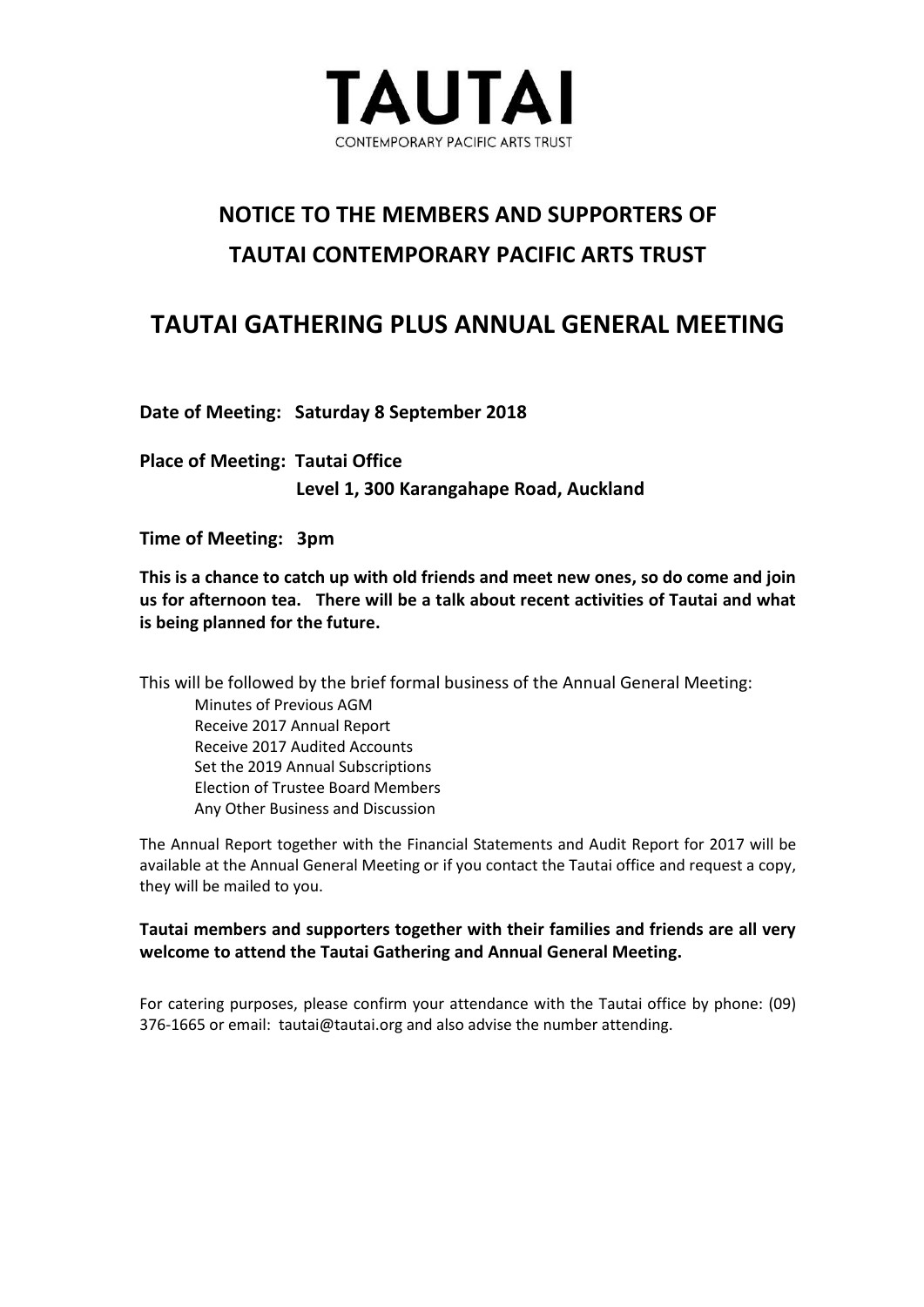

### **ELECTION OF BOARD MEMBERS**

The trust deed of Tautai Contemporary Pacific Arts Trust provides that there be a Board of Trustees who shall be accountable to and elected by members of the trust. The Board shall consist of not less than four or more than ten members. Currently there are six members comprising the board which has responsibility for the governance of Tautai.

In terms of the trust rules of the Tautai Contemporary Pacific Arts Trust at least half by number of the Board members shall retire at the Annual General Meeting. Those Board members retiring by rotation are eligible for re-election and are willing to be re-elected.

**Nomination for a position on the Board of Tautai Contemporary Pacific Arts Trust shall be by notice in writing by two Tautai members endorsed with the consent of the nominee and given to the Secretary not less than twenty-four hours before the time fixed for the Annual General Meeting.**

Nomination forms can be obtained by contacting the Tautai office phone (09) 376-1665 or by email to tautai@tautai.org and should be mailed or delivered to the Tautai office.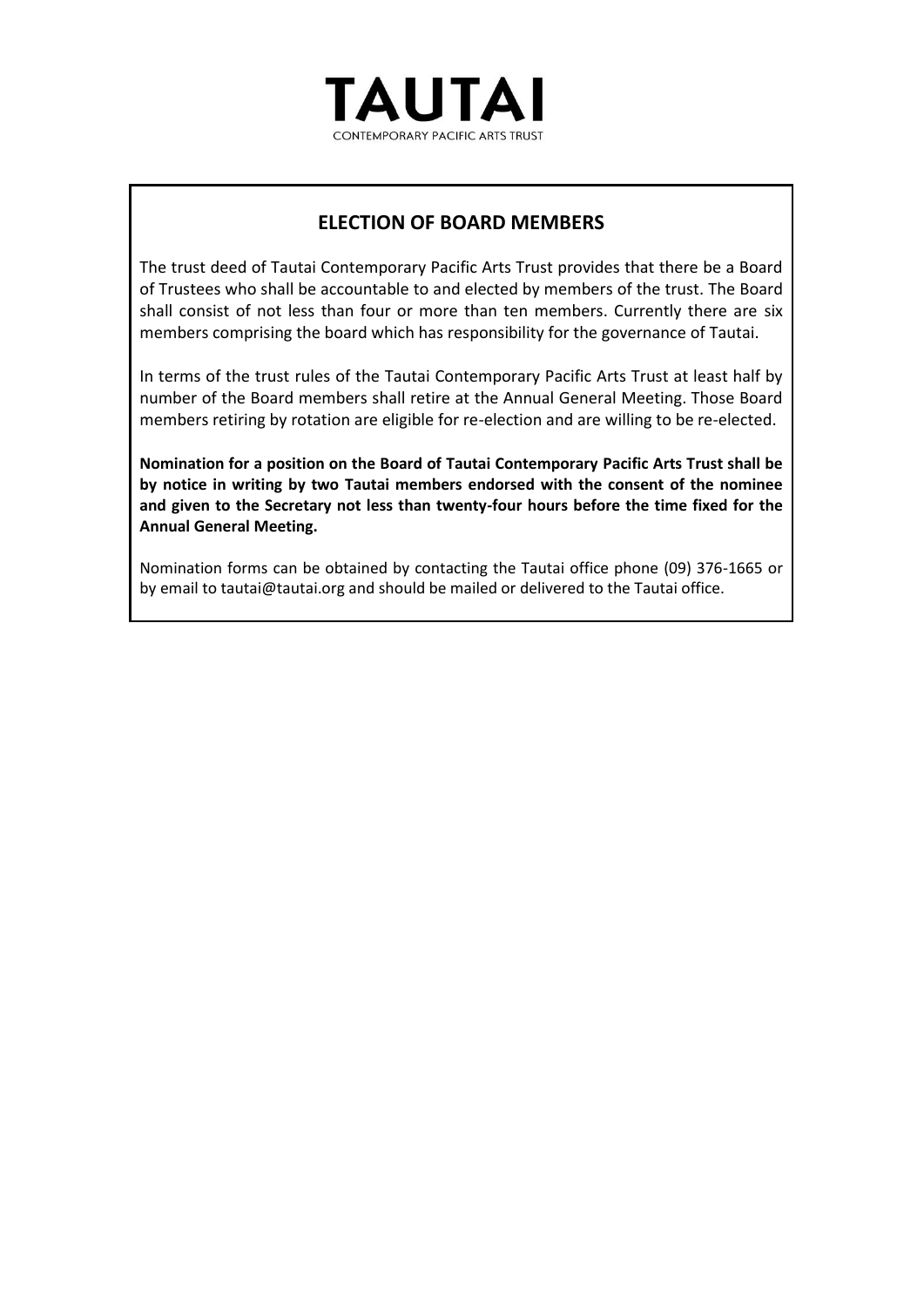

## **CALLING FOR NEW BOARD MEMBERS**

Over the last ten years, Tautai has experienced massive growth through its support of artists, curators, educators and increased programming initiatives. Our recent change of management has been an opportunity to review our strategic plan and identify three key areas that are critical to our success in the next period of growth.

As part of our strategic plan which sets the direction for the next five years, we are introducing a new model of leadership that will focus on the three key areas of growth; artistic development, relationships and partnerships and business management.

To support growth in these areas, we are introducing a new subcommittee model for the Board of Trustees. This will see The Board comprising of the right mix of people to support three subcommittees, each with a focus on one the key growth areas.

Using this approach to ensure we have the right expertise around the Board table, we are looking for new board members that have skills and experience in the following areas:

- Partnership development and management
- Fundraising and sponsorship
- Communication
- Artistic development including institutions, the tertiary sector, NCEA, dealer galleries etc.
- Financial management
- Legal services

We welcome nominations to join the Board of Tautai at this very exciting time of change. We'd find it very useful if your nomination indicated which of the skillsets listed above the nominee has.

If you have any questions or require further information please feel free to contact us at [tautai@tautai.org](mailto:tautai@tautai.org)